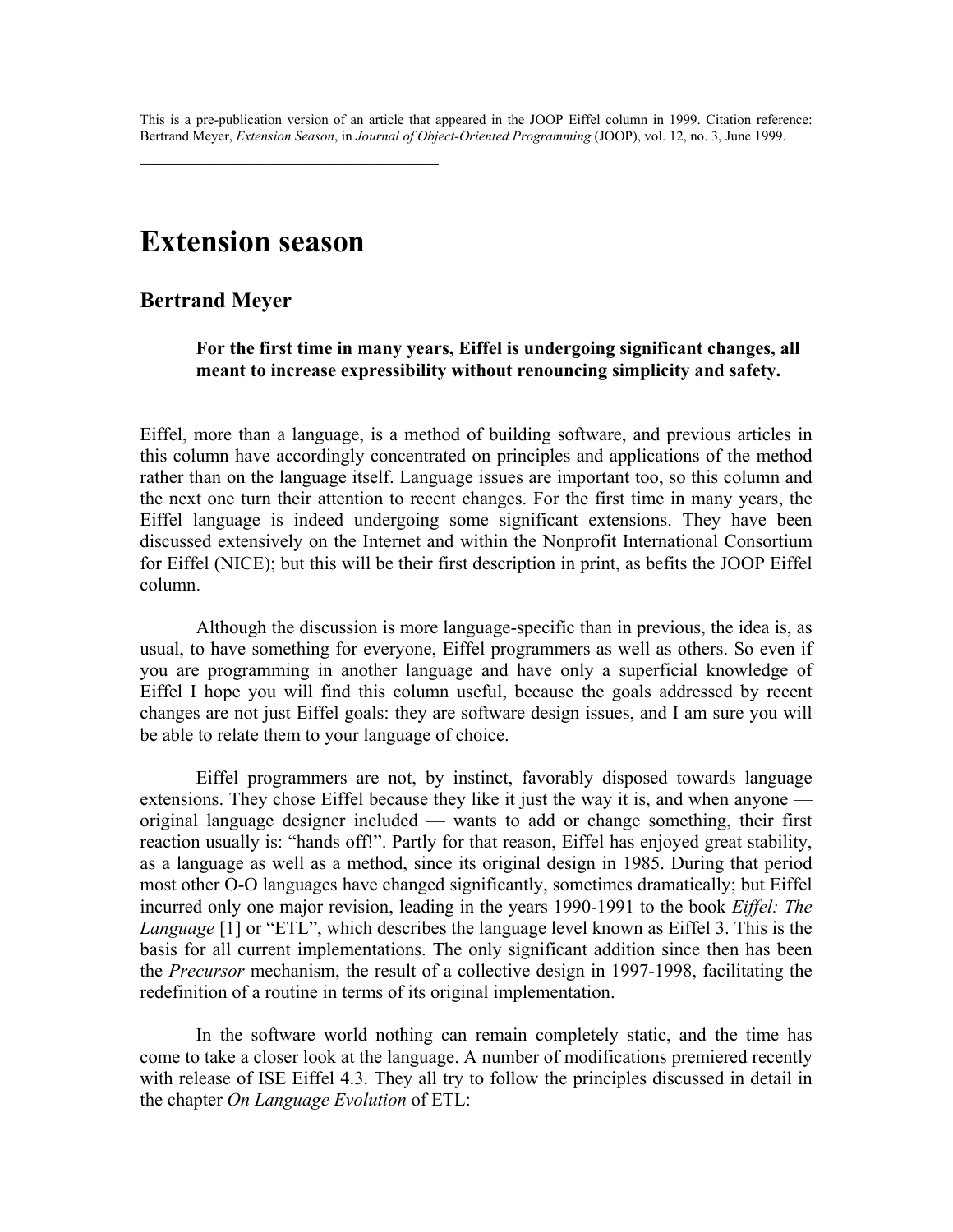- The general idea is to increase the signal-to-noise ratio of the language: improve the signal (the expressive power available to language users) and decrease the noise (the amount of redundant or useless features).
- When thinking of changes, consider not only adding constructs but also removing superfluous constructs and cleaning up existing ones for simplicity and consistency.
- Every extension must address clear user needs.
- Every extension must be compatible with the spirit and letter of the language.
- Every extension must be easy to explain to any competent user.
- Every extension must have been carefully discussed by users and implementers; the syntax, validity constraints and semantics should be available in the precise form used in ETL.
- Extensions must favor safety and, in particular, support Eiffel's static typing policy and its Design by Contract principles.
- Don't shoot for upward compatibility at all costs. Be considerate to existing users, of course, but you find a better way and it really makes a difference, go for it. Users will follow, as long as you explain the rationale convincingly and provide a migration path. They don't want you to sacrifice consistency and simplicity for the sake of compatibility. There are too many examples around us of languages that are just made of stratified layers of successive sediments.
- The good extensions are those which address *several* issues rather than just one.
- Extensions should not violate the Eiffel principle that for every need there should be *one* good way to express the solution, rather than many competing mechanisms.
- No extension must be accepted definitively until an official compiler release has supported it for several months.

The extensions described here satisfy, I hope, these criteria. They are all part of 4.3, and have already been used in a number of large applications (including by us). Their final incorporation is of course subject further discussion by all involved.

The extensions discussed below are:

- New creation syntax
- Creation expressions
- Generic creation (as you see, the area of object creation has been particularly active)
- Recursive generic constraints
- Tuples
- Generic conformance

This list does not include what is clearly the most spectacular innovation, the *agent* mechanism, which pursues many different goals at once: higher-level operators (functions that manipulate functions that…), iterators, introspection ("reflection"), mechanisms for numerical computation, higher-level contracts and assertions. Agents are important enough to justify a separate article, which will be the next one in this column,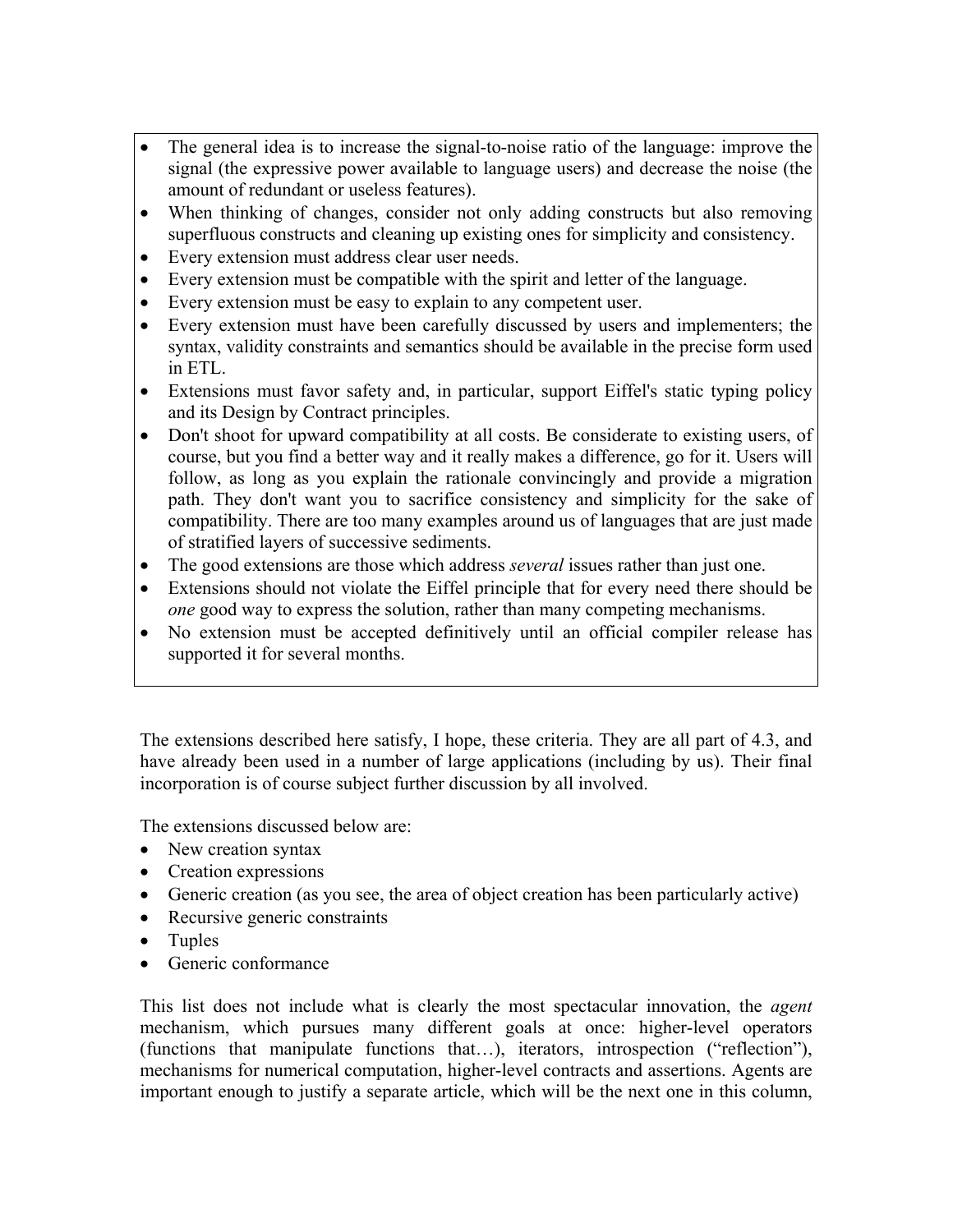co-signed with the other developers of the mechanism. If you can't wait, take a peek at its description at http://eiffel.com, where you will also find further information about the extensions described below.

#### **New creation syntax**

We start with a purely syntactic change; nothing earth-shattering but an improvement of the syntax's clarity. It has always been the goal with Eiffel that even someone who doesn't know the language should be able to grasp immediately the essentials of a class text. Eiffel is often used for analysis and design, so you may have to show Eiffel texts to people who are not experts in the technology. An exception to this rule of "immediate understanding of basic constructs" was introduced by Eiffel 3 (the original version was better in this respect) with its creation syntax, employing exclamation marks. This convention is simple and easy to remember, but it has to be learned. The new variant is more in line with the keyword-oriented style of the rest of the language:

| create $x$                     | -- No creation procedure, implicit type                      |
|--------------------------------|--------------------------------------------------------------|
| create x.make $(a, b)$         | -- Initialize object with <i>make</i> , with given arguments |
| create $\{T\} x$               | $-$ Use T as the type of the new object                      |
| create $\{T\}$ x.make $(a, b)$ | -- Use $T$ as type, initialize with <i>make</i>              |

The creation procedure *make* ("constructor" in C++ terminology) must be one of the procedures listed in the **create** (ex **creation** — there is only one keyword left, for ease of learning and remembering) clause at the beginning of the class. In the forms with an explicity type *T*, that type must be a descendant of the type declared for *T*.

 For this and subsequent comments on creation mechanisms, you need to understand the role of creation procedures, which the Eiffel method views are more than just a convenience to initialize objects at the time of creation, overriding the language's default initializations. In the Design by Contract approach, creation procedures fulfill a clear role: making sure that every object starts its life in a state satisfying the invariant. That's why you must declare creation procedures explicitly: you should make sure that each of them, starting from the default initializations (zero for numbers, false for booleans and so on) will ensure the invariant.

#### **Creation expressions**

The notion of creation expression, well known in other languages (Simula already had it), is new in Eiffel, because so far we have been content with creation instructions of the form shown above. Indeed, in most cases you will still be using creation instructions. But sometimes you want to create an object for the sole purpose of passing it immediately as argument to a routine. Then instead of writing something like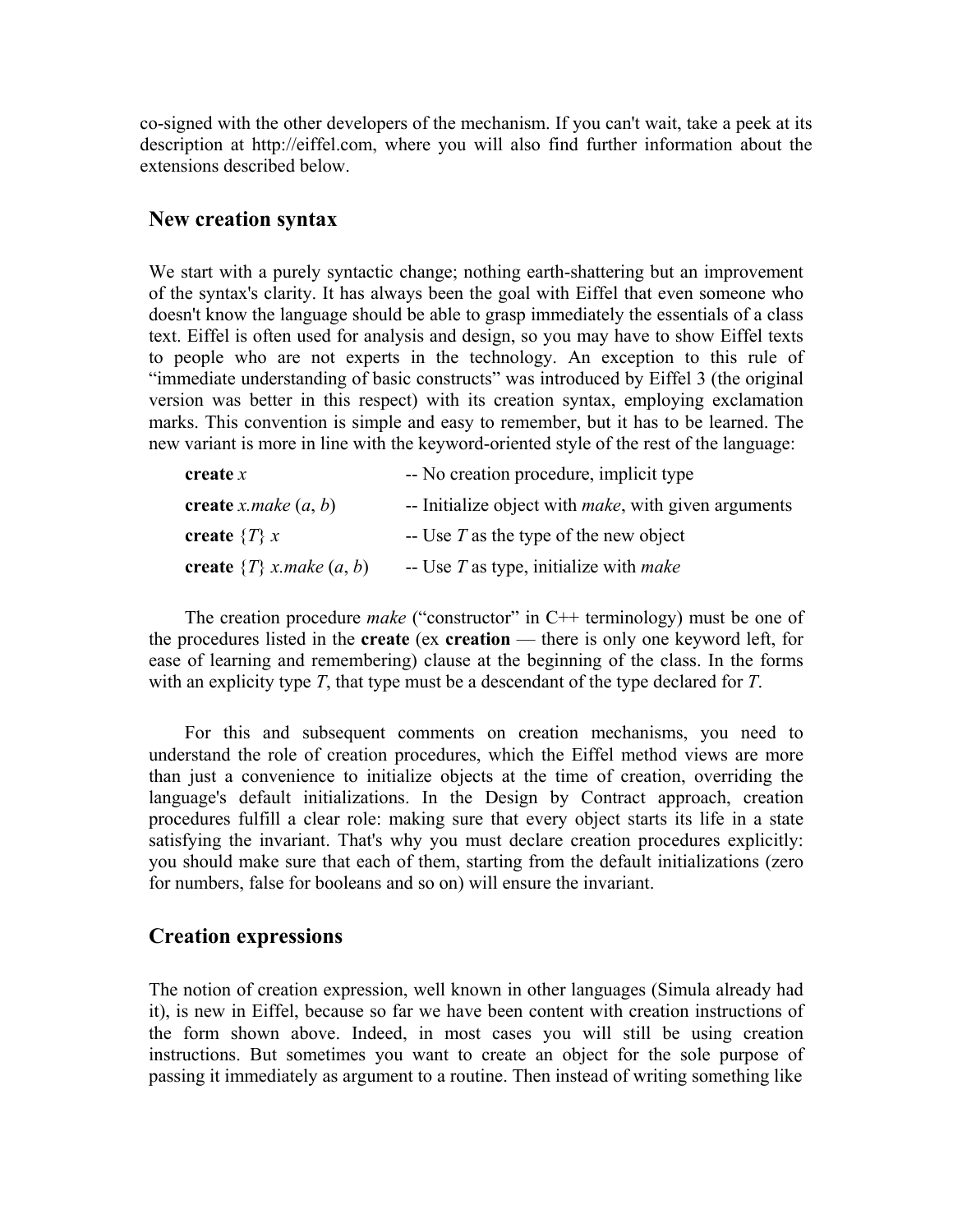```
x: YOUR_TYPE
 … 
create x
your_routine (x)
```
with its need for a local entity x and a separate creation instruction, creation expressions allow you to write just

*your\_routine* (**create** {*YOUR\_TYPE*}) or, if you need a creation procedure *make*: *your\_routine* (**create** {*YOUR\_TYPE*}*.make* (…))

We found out that some users had hundreds of such cases, so the simplification is nothing to be scoffed at. Note that this mechanism would seem to violate the principle of "only one good way to do anything", since instead of **create** *x* you can now also write  $x := \text{create} \{TYPE \text{ } OF \text{ } x\}$ , but in fact the principle stands intact since the instruction (the first) form is preferable to the expression form, if only because in most cases you don't need to specify the type, which the expression form requires you to do. The expression form appears useful only in the case discussed above (creating an object as argument to a routine), where the instruction form is clumsy. So there is no redundancy between the two forms; rather, a clear separation of roles.

# **Generic creation**

The next issue is more delicate: how to create objects of a generic type (template class, in C++ terms). Assume you have a class *C* [*G*], parameterized by *G* which represents an arbitrary type, and, within the class, an entity (variable) *x: G*. Now in some routine of *C* you want to create a new instance of *G* and attach it to *x*. How do you do it?

So far, it was impossible, and ETL explains in detail why: because *G*, by nature, represents an arbitrary type, you don't know what creation procedures it may accept! Recall that initialization by a creation procedure is not just a matter of convenience, but a matter of ensuring consistent objects; if we ever got objects that don't satisfy their invariants, we would be unable to reason about our software. (C++ and Java programmers should also note that Eiffel has none of the strange rules about constructor inheritance: each class is, simply and naturally, free to determine how to initialize its own instances, using techniques that are often different from those of its parents.)

ETL also gives some workarounds to create and initialize generic objects, but they are rather heavy. Fortunately, a clever idea (due to Mark Howard of Axa Rosenberg, formerly Rosenberg Institutional Equity Management) solves the problem in a really neat way. Mark's solution involves a variant of genericity known as **constrained** genericity.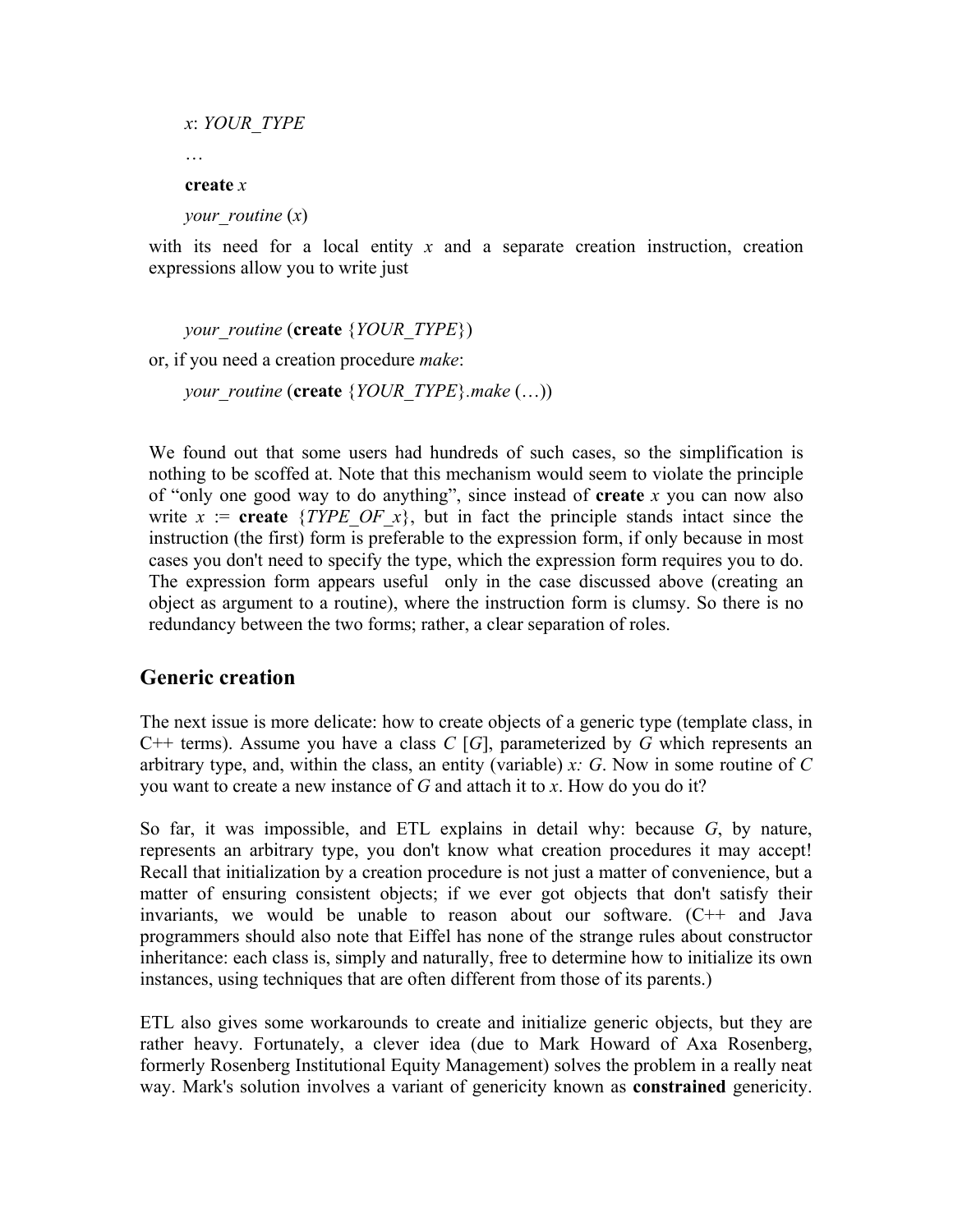Instead of *C* [*G*], you can declare a generic class as *C* [*G*  $\rightarrow$  *CT*] where *CT* is a type, the "constraining type" for *G*. What this means is that a generic derivation *C* [*SOME\_TYPE*] (a "template instantiation" in  $C++$  terms, but we prefer to reserve the word "instantiation" for the run-time creation of objects, instances of a class) is only legal if *SOME\_TYPE* conforms, in the sense of inheritance, to *CT*. For example Free EiffelBase [2] contains a class *HASH\_TABLE* [*G, H* –> *HASHABLE*] representing hash tables (dictionaries) containing objects of an arbitrary type *G*, identified by keys of an almost arbitrary type *H*. Almost, because types corresponding to *H* must conform to *HASHABLE*, requiring them to have a hash function. *HASHABLE* is a deferred (abstract) class with a few features including *hash\_code*. This enables class *HASH\_TABLE* to apply these features to anything of type *H*, and hence to provide a proper, type-safe implementation of hash tables. *INTEGER*, *STRING* and the like conform to *HASHABLE*, and you can achieve the same for any of your classes by making it inherit from *HASHABLE* (this is a multiple inheritance world, of course) and providing an implementation of *hash\_code*.

How does constrained genericity address creation of generics? The idea is to permit a declaration of the form  $C \mid G \rightarrow CT$  create *make*, ... end with the rule that the names listed, here *make* etc., must be procedures of *CT*, although not necessarily *creation*  procedures of that class. Then for the generic derivation *C* [*SOME\_TYPE*] to be legal you must use a *SOME\_TYPE* that is not only a descendant of *CT*, as before, but also such that its versions of *make* and co. are creation procedures in *CT* (i.e. listed in its **create** clause at the beginning of the class). Then it is permitted in the body of *C*, for *x* of type *G*, to use creation instructions or expressions on *x*, with one of the listed creation procedures.

Part of the beauty of the scheme is that because we only require the listed names to denote procedures of *CT*, not creation procedures at that level, *CT* may be a deferred class. So a whole category of elegant applications opens up.

# **Recursive generic constraints**

It was not explicitly possible, previously, to write a generically constrained class

$$
C[G \to CT, H \to \text{ARRAY}[G]]
$$

Which makes legal such derivations as *C* [*INTEGER*, *ARRAY* [*INTEGER*]]. This is now permitted through careful rewording of the corresponding validity rules. You can even write something like  $C$   $[G \rightarrow H, H \rightarrow G]$ , which means that the only legal generic derivations are of the form *C* [*A, A*] for arbitrary *A*. This last example doesn't seem very useful, but the first one is typical of a practical scheme that may often be convenient. You can see how Eiffel addresses the needs of a truly typed object-oriented language, with the powerful combination of resulting mechanisms, involving both genericity (parametric polymorphism, as it's sometimes called) and inheritance with its many facets.

#### **Generic conformance**

The next change is not a language change at all, but in fact the correction of a difficult but. The language specification states that  $C$  [U], for a generic class  $C$ , conforms to  $C$  [T]